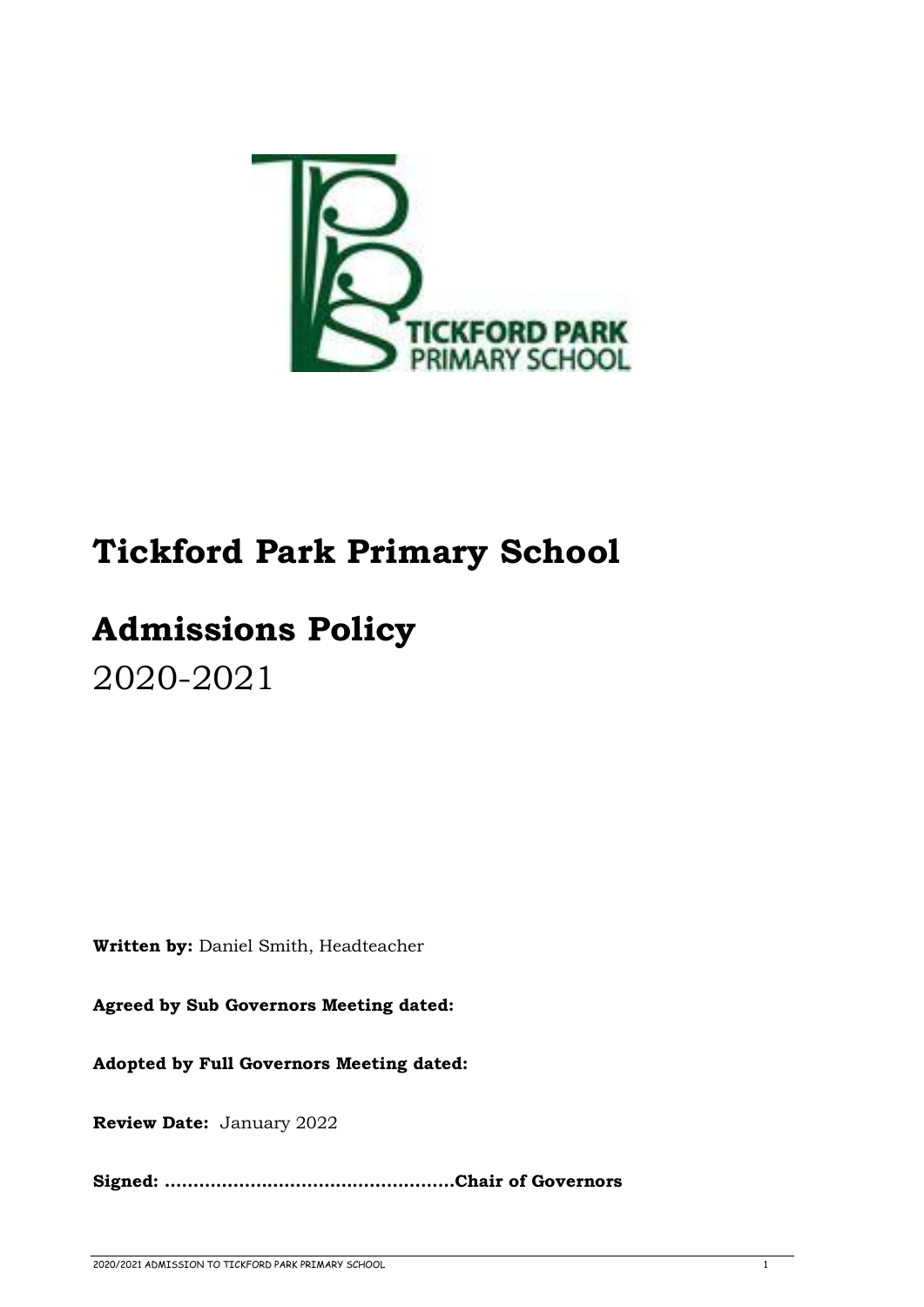# **Tickford Park Primary School Admissions Policy – 2020/2021**

#### **Introduction**

Moving to a new school is a very important stage in the life of any child.

This policy has been prepared to help you understand the admission arrangements for your son/daughter if you wish them to attend Tickford Park Primary School from September 2020/2021 onwards.

# **General Information**

Tickford Park is a Foundation School and, as such, is its own admission authority. It is the Governing Body of the School which determines the admission criteria and operates the admission process. However, the Local Authority will be co-ordinating admissions across Milton Keynes and will write to parents confirming the school place allocated.

A child starting school for the first time starts in the September of the school year in which he/she becomes 5 years old. The school also admits a small number of children who attend linked infant schools and transfer at 7+ at the end of year 2.

In addition, children are admitted during the year or at the start of the school year to other year groups, usually as a result of a house move or parents wishing their child to attend another school.

The school does not operate a selection process and any places available are for children of all abilities, irrespective of where they live. However, if there is an excessive demand for places, then places are allocated based on the school's admission criteria.

When applying for a school place you have the right to say which school you prefer but you do not have the right to choose a school place. There is therefore no automatic right to a place at Tickford Park even if you live in the defined area or your child has a sibling attending the school.

# **Applying for a School Place**

For children starting school for the first time or transferring at the end of Year 2, it is recommended that applications are made online. To apply online for a school place visit the following website: [www.milton-keynes.gov.uk/school-admissions.](http://www.milton-keynes.gov.uk/school-admissions)

If you do not apply to the Local Authority by the deadline, your child will not be considered until after all those who applied by the deadline. This may adversely affect the chance of your child being offered a place.

A paper form is available from the School or the Council's School Admissions Team, on request.

The application form asks for straightforward information about you and your child. The address you give must be your child's permanent address at the time you fill in your application. This should be where your child and you live. If there are reasons why a child does not live at his or her parent's address, the parents should state the reasons on the application form.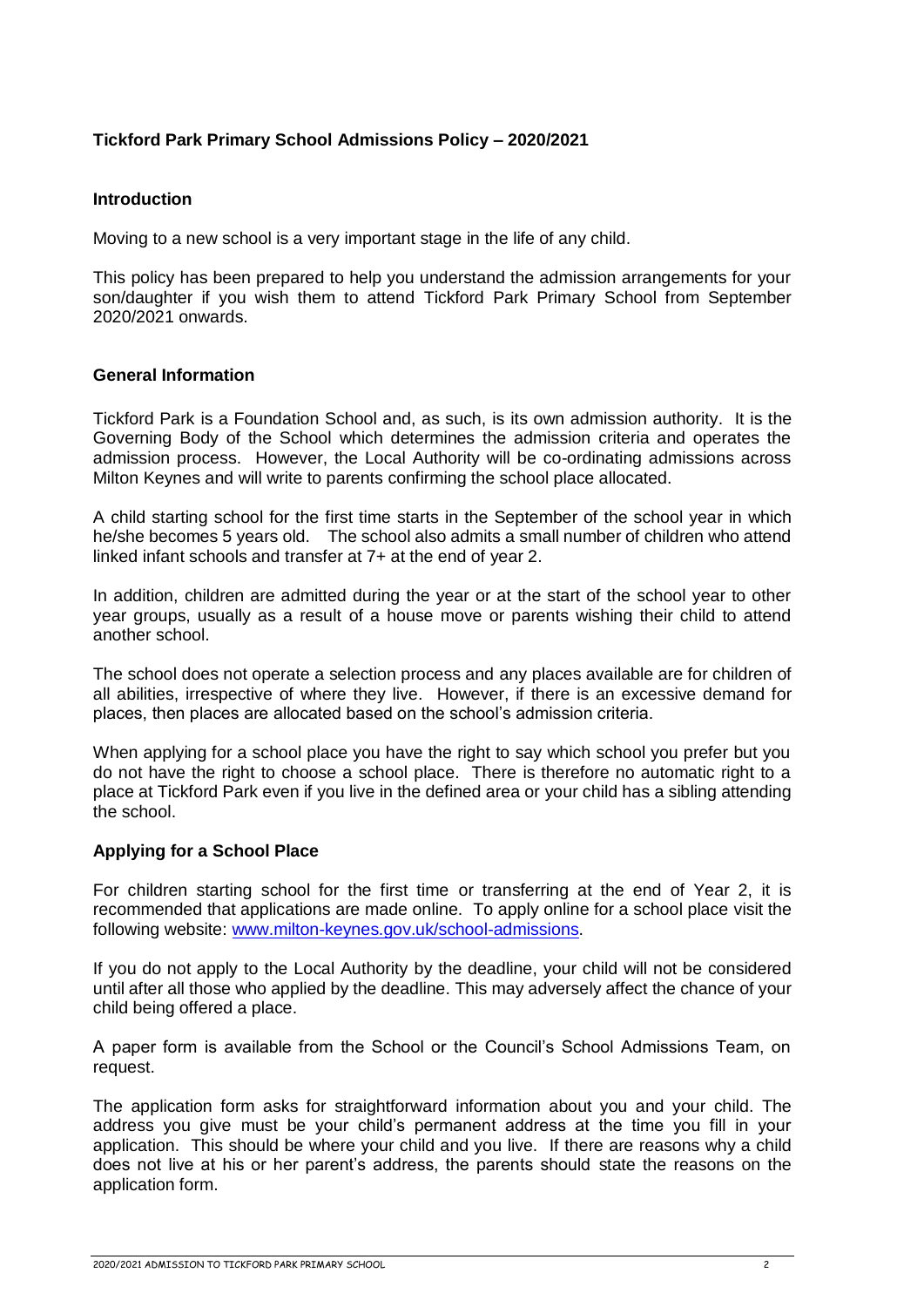# **Published Admissions Number (PAN)**

Tickford Park Primary School admits children aged between four and eleven years.

For September 2021 the school's PAN is 60 at 4+ and 16 at 7+.

#### **Defined Area**

A defined area is the area normally served by a school. Tickford Park's defined area covers: Newport Pagnell east of River Ouzel/Lovat, bounded on the west by Marsh End Road. The villages of Moulsoe and for pupils transferring at the end of Year 2, North Crawley, Sherington, Stoke Goldington and Gayhurst. (For those villages situated near the boundary of the borough of Milton Keynes children are regarded as living in the defined area provided parents pay council tax to Milton Keynes Council).

#### **Admissions Criteria**

The school's admissions criteria is shown below.

# **Starting school for the first time or transferring at 7+ at the end of Year 2;**

Children with a Statement of Special Educational Needs (SEN) or an Education, Health and Care plan (EHC) naming Tickford Park School will be given priority for admission within the normal admission round.

In the event of there being greater demand for admission than there are places available, places will be allocated in the following priority order:

- 1. Children who are looked after (LAC) and all previously looked after children (PLAC) including those children who appear (to the admission authority) to have been in state care outside of England and ceased to be in state care as a result of being adopted.
- 2. Children who live in the defined area normally served by the school and who have a sibling who will be in attendance at the time of admission. Proof of residence may be required.
- 3. Children of staff at the school. Where a member of staff has been employed at the school for two or more years at the time at which the application for admission to the school is made, and/or the member of staff is recruited to fill a vacant post for which there is a demonstrable skill shortage.
- 4. Children who live in the defined area.
- 5. Children who live outside the defined area and have a sibling on roll at the time of admission.
- 6. Children who live outside the defined area of the school.

In the event of there being more applicants meeting any of the criteria above, places will be allocated in distance order using the distance between the child's normal home address and the school's main entrance, measured in a straight line using the Local Authority's computerised measuring system with those living closer to the school receiving the higher priority.

It is important to bear in mind the criteria when completing the application form.